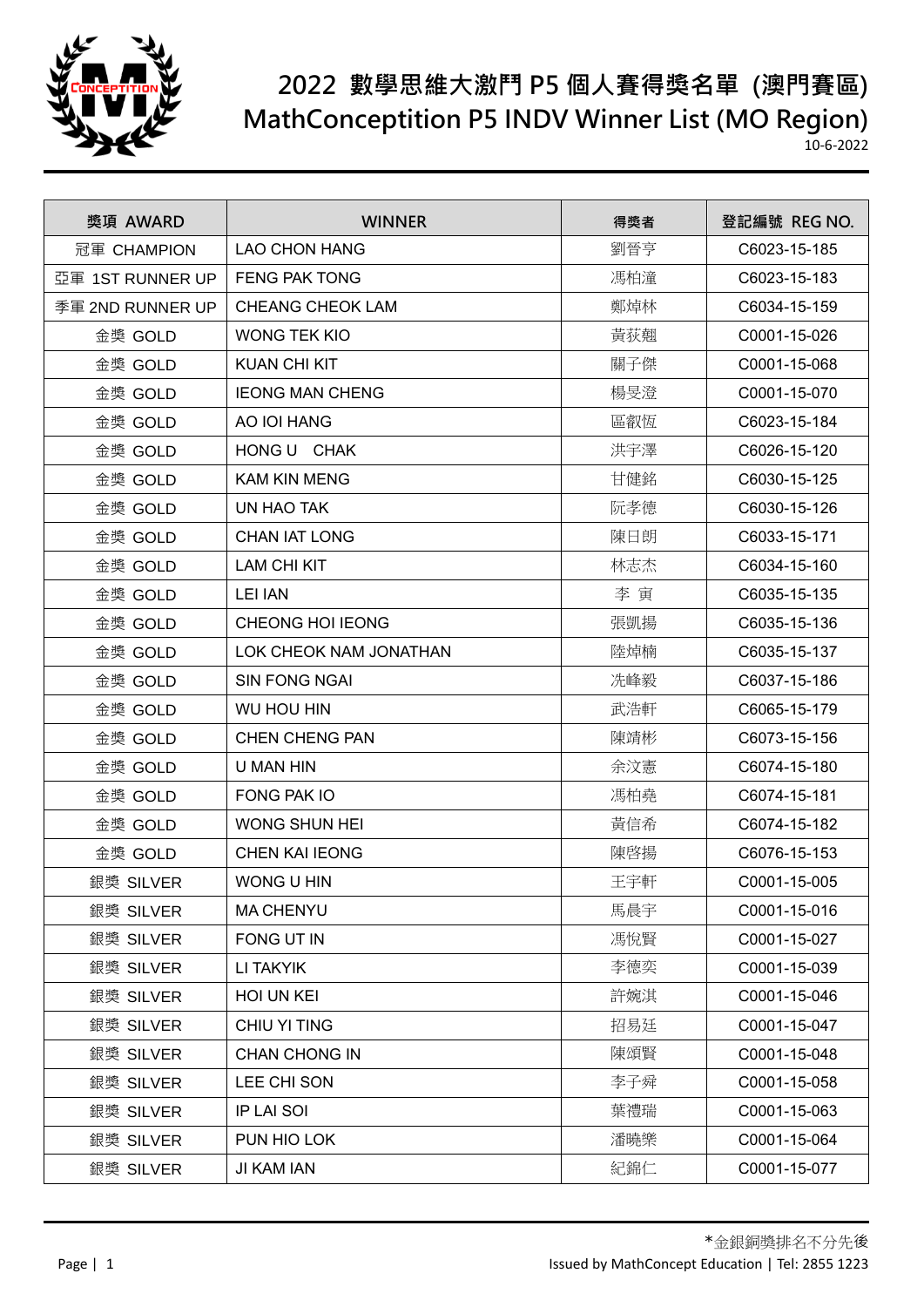

| 獎項 AWARD  | <b>WINNER</b>         | 得獎者 | 登記編號 REG NO. |
|-----------|-----------------------|-----|--------------|
| 銀獎 SILVER | <b>CHAO CHEOK NAM</b> | 周卓楠 | C6009-15-116 |
| 銀獎 SILVER | <b>XU CHI HIN</b>     | 徐梓軒 | C6026-15-119 |
| 銀獎 SILVER | WONG KONG LOK MARREK  | 黃罡洛 | C6032-15-129 |
| 銀獎 SILVER | PANG TENG KUAN        | 彭廷堃 | C6032-15-130 |
| 銀獎 SILVER | <b>IAO POU LAM</b>    | 邱寶霖 | C6033-15-170 |
| 銀獎 SILVER | <b>IO KA IN</b>       | 姚嘉賢 | C6033-15-172 |
| 銀獎 SILVER | O IEONG LOI           | 柯央蕾 | C6034-15-161 |
| 銀獎 SILVER | LOU WAI LAM           | 盧尉琳 | C6039-15-164 |
| 銀獎 SILVER | LIO HOU IN            | 廖皓言 | C6046-15-204 |
| 銀獎 SILVER | <b>LEONG CHI WAI</b>  | 梁芷蔚 | C6051-15-197 |
| 銀獎 SILVER | <b>GUAN WANG HEI</b>  | 關弘熙 | C6053-15-140 |
| 銀獎 SILVER | SU YU QING            | 蘇榆晴 | C6054-15-219 |
| 銀獎 SILVER | <b>LAI IENG CHI</b>   | 黎映姿 | C6054-15-220 |
| 銀獎 SILVER | CHIO KENG HEI         | 招敬熙 | C6073-15-158 |
| 銀獎 SILVER | <b>TAM KUAN HOU</b>   | 譚君豪 | C6076-15-154 |
| 銀獎 SILVER | LOU CHON HEI          | 盧峻熙 | C6076-15-155 |
| 銀獎 SILVER | <b>HUNG CHI IAN</b>   | 洪芷炘 | C9102-15-004 |
| 銀獎 SILVER | <b>WAN PUI I</b>      | 溫貝怡 | C9102-15-034 |
| 銀獎 SILVER | CHEN CHIO HONG        | 陈劭康 | C9103-15-071 |
| 銀獎 SILVER | HE IAT CHON           | 何逸俊 | C9103-15-086 |
| 銀獎 SILVER | HOI HOU HIN           | 許浩騫 | C9104-15-013 |
| 銅獎 BRONZE | <b>QIU ROBERT</b>     | 邱愷韜 | C0001-15-002 |
| 銅獎 BRONZE | <b>HO KA IAT</b>      | 何家逸 | C0001-15-012 |
| 銅獎 BRONZE | <b>CHONG IAT MENG</b> | 鍾一鳴 | C0001-15-018 |
| 銅獎 BRONZE | LIU KA IAT            | 劉嘉一 | C0001-15-025 |
| 銅獎 BRONZE | ZHAO PUI IO           | 趙佩瑤 | C0001-15-031 |
| 銅獎 BRONZE | LAM HAO IN            | 林孝賢 | C0001-15-032 |
| 銅獎 BRONZE | <b>LIN CHI IAN</b>    | 林梓恩 | C0001-15-035 |
| 銅獎 BRONZE | <b>HO KWAN LUNG</b>   | 何君龍 | C0001-15-056 |
| 銅獎 BRONZE | <b>LEONG SENG HEI</b> | 梁誠熹 | C0001-15-061 |
| 銅獎 BRONZE | WONG CHENG IEONG      | 黃淨揚 | C0001-15-062 |
| 銅獎 BRONZE | TANG U FEI            | 鄧雨菲 | C0001-15-066 |
| 銅獎 BRONZE | <b>CHAN CHONG HIM</b> | 陳仲謙 | C0001-15-078 |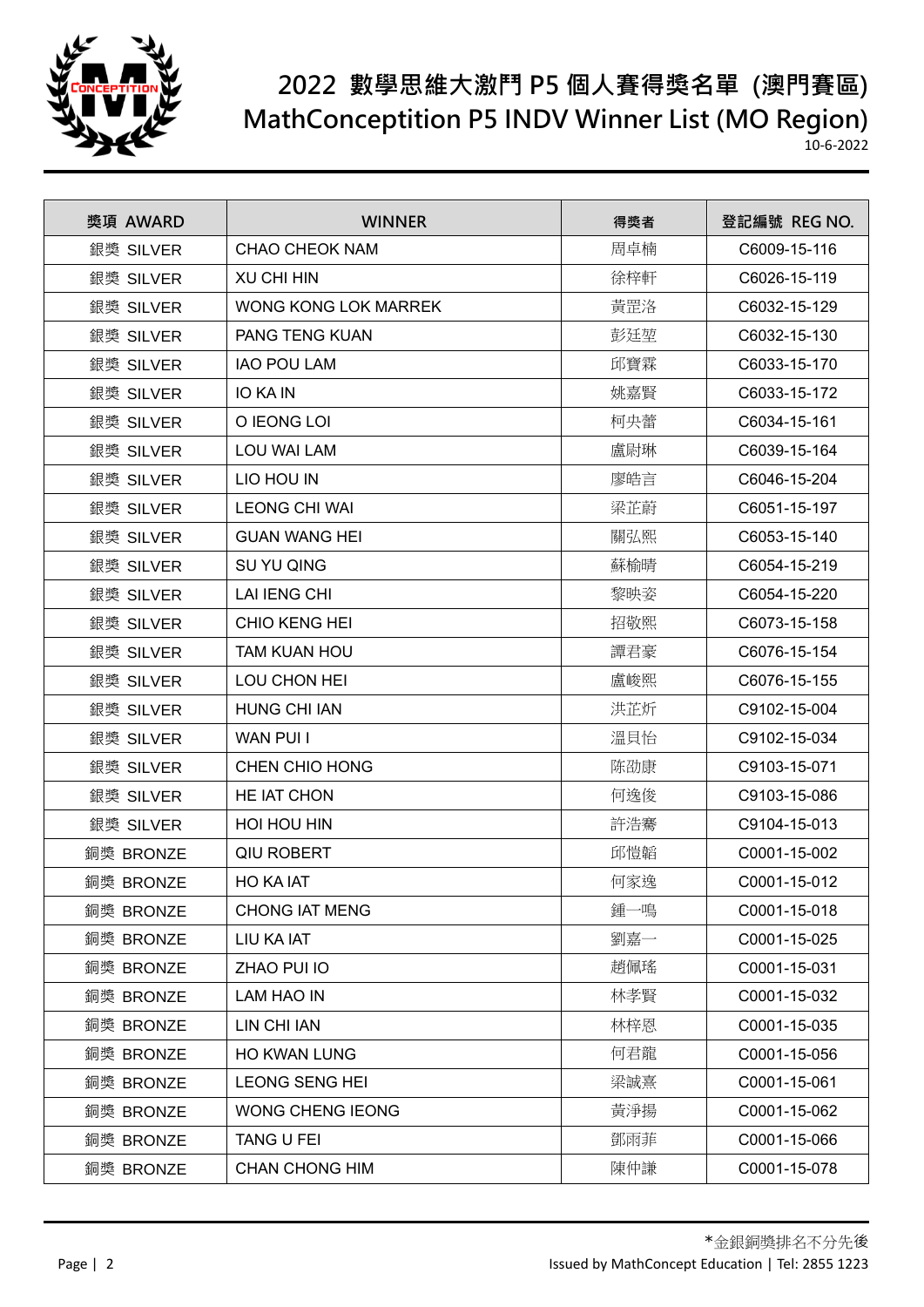

| 獎項 AWARD  | <b>WINNER</b>             | 得獎者 | 登記編號 REG NO. |
|-----------|---------------------------|-----|--------------|
| 銅獎 BRONZE | <b>CHEN JIA HUI</b>       | 陳嘉慧 | C6005-15-173 |
| 銅獎 BRONZE | <b>LEONG WENG SAN</b>     | 梁榮桑 | C6008-15-192 |
| 銅獎 BRONZE | AO IAT IN YESTIN          | 區逸然 | C6008-15-193 |
| 銅獎 BRONZE | <b>WU KAI PONG</b>        | 胡啟邦 | C6009-15-114 |
| 銅獎 BRONZE | SU CHI KIO                | 蘇子喬 | C6009-15-115 |
| 銅獎 BRONZE | <b>NG CHI KENG</b>        | 吳治璟 | C6011-15-201 |
| 銅獎 BRONZE | <b>CHAN HON KIO</b>       | 陳翰翹 | C6011-15-203 |
| 銅獎 BRONZE | LEI CHEOK U               | 李卓裕 | C6014-15-217 |
| 銅獎 BRONZE | <b>WU WING MAN EMMA</b>   | 胡潁文 | C6025-15-176 |
| 銅獎 BRONZE | <b>CHEN NGAI</b>          | 陳毅  | C6026-15-121 |
| 銅獎 BRONZE | <b>KUONG HEI TONG</b>     | 鄺晞彤 | C6027-15-132 |
| 銅獎 BRONZE | <b>MUI IAO HIM</b>        | 梅佑謙 | C6032-15-131 |
| 銅獎 BRONZE | CHIM U HIN                | 詹裕軒 | C6037-15-187 |
| 銅獎 BRONZE | WONG HON U                | 黃瀚宇 | C6037-15-188 |
| 銅獎 BRONZE | ZHUO SOI HEI              | 卓穗禧 | C6039-15-162 |
| 銅獎 BRONZE | <b>LAU DAMON</b>          | 劉俊逸 | C6044-15-165 |
| 銅獎 BRONZE | <b>IP JASON</b>           | 葉泓希 | C6044-15-166 |
| 銅獎 BRONZE | CHAO CHI CHON             | 周梓進 | C6045-15-207 |
| 銅獎 BRONZE | LAI PAK IN                | 黎柏然 | C6045-15-209 |
| 銅獎 BRONZE | <b>NGAI CHON HIN</b>      | 魏駿軒 | C6046-15-205 |
| 銅獎 BRONZE | <b>WONG KEI SAM</b>       | 王淇芯 | C6046-15-206 |
| 銅獎 BRONZE | <b>FONG CHI CHENG</b>     | 馮梓晴 | C6050-15-146 |
| 銅獎 BRONZE | <b>LEONG KAI</b>          | 梁嘉珆 | C6051-15-195 |
| 銅獎 BRONZE | <b>CHONG WAN IN</b>       | 鍾韻弦 | C6051-15-196 |
| 銅獎 BRONZE | <b>LEONG SAO CHENG</b>    | 梁琇晴 | C6054-15-218 |
| 銅獎 BRONZE | <b>INACIO DIANA SOFIA</b> | 黃梓瑩 | C6058-15-122 |
| 銅獎 BRONZE | <b>WU YIJU</b>            | 吳宜鞠 | C6058-15-123 |
| 銅獎 BRONZE | <b>WONG CHI</b>           | 王訾  | C6059-15-149 |
| 銅獎 BRONZE | LAM IAT HOU               | 林逸豪 | C6065-15-177 |
| 銅獎 BRONZE | KUAN KA HOU               | 關家豪 | C6065-15-178 |
| 銅獎 BRONZE | <b>CHIO KA SENG</b>       | 徐嘉聲 | C6066-15-198 |
| 銅獎 BRONZE | <b>LAM HOU IN</b>         | 林浩賢 | C6066-15-199 |
| 銅獎 BRONZE | <b>IEONG WANG UN</b>      | 楊泓遠 | C6073-15-157 |